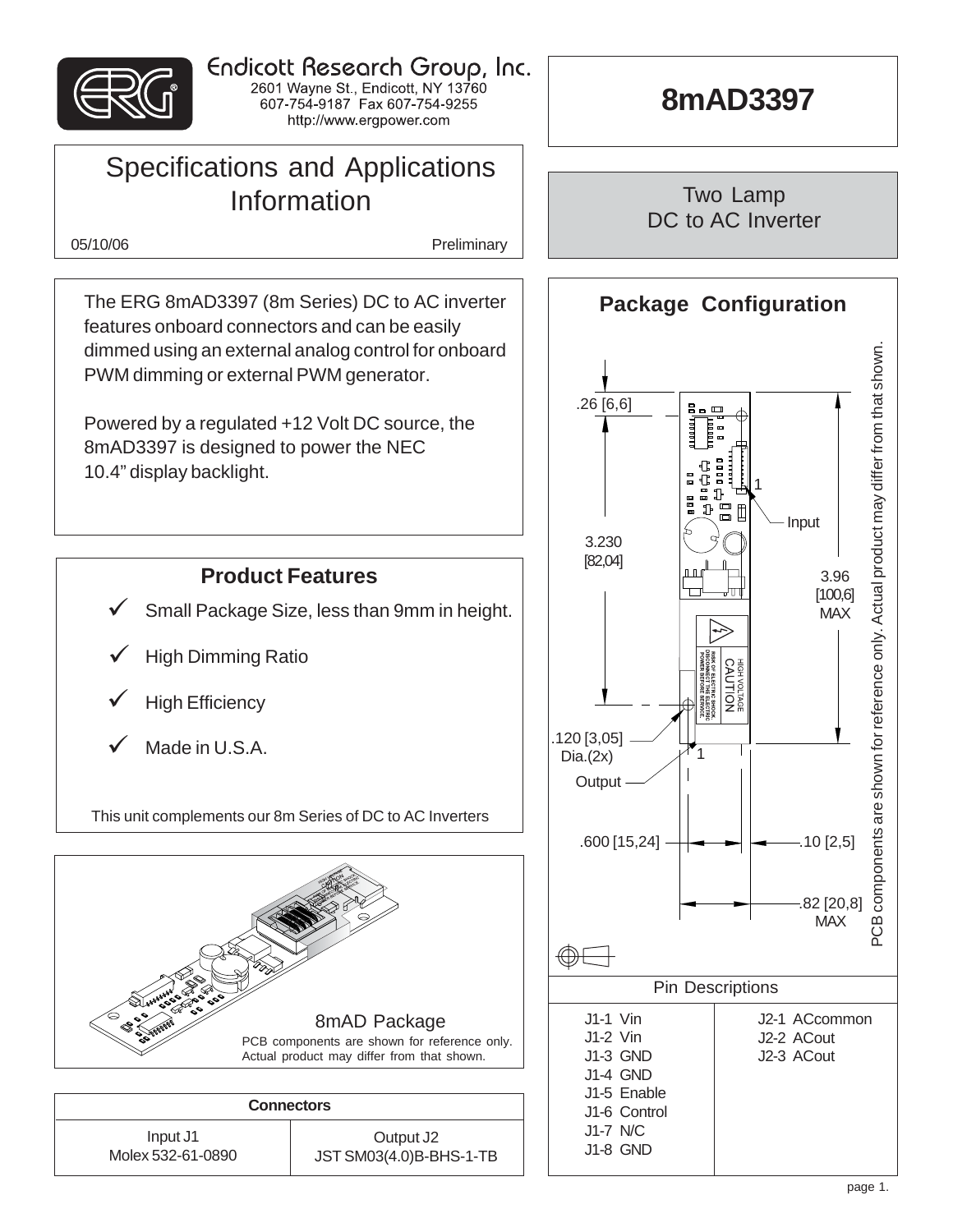

# **8mAD3397**

### **Absolute Maximum Ratings** (Note 1)

| Rating                | Symbol       | Value             | <b>Units</b> |
|-----------------------|--------------|-------------------|--------------|
| Input Voltage         | $V_{in}$     | $-0.3$ to $+13.2$ | Vdc          |
| l Disable             | $V_{Enable}$ | $-0.3$ to $+0.3$  | Vdc          |
| Operating Temperature | a            | $-0$ to $+85$     | °C           |
| Storage Temperature   | s            | $-40$ to $+85$    | °C           |

#### **Recommended Operating Conditions**

| Rating                            | Symbol | Value           | Units |
|-----------------------------------|--------|-----------------|-------|
| Input Voltage                     |        | $+10.8$ to 12.6 | Vdc   |
| (Note 2)<br>Operating Temperature | a      | 0 to $+50$      | °C    |

#### **Electrical Characteristics**

| Unless otherwise noted Vin = 12.00 Volts dc and Ta = $25^{\circ}$ C |  |  |
|---------------------------------------------------------------------|--|--|
|                                                                     |  |  |

| Characteristic                                        | Symbol<br><b>Min</b>                                       |             | Typ | <b>Max</b> | <b>Units</b>          |  |  |  |  |
|-------------------------------------------------------|------------------------------------------------------------|-------------|-----|------------|-----------------------|--|--|--|--|
| Input Current                                         | $\mathsf{I}_{\mathsf{in}}$                                 | ۰           | .50 | .57        | $A_{\underline{DC}}$  |  |  |  |  |
| Input Ripple Current                                  | rip                                                        | ٠           | 20  |            | $mA$ <sub>pk-pk</sub> |  |  |  |  |
| <b>Operating Frequency</b>                            | $F_{o}$                                                    | 41          | 46  | 51         | <b>KHz</b>            |  |  |  |  |
| Efficiency                                            | h                                                          | -           | 86  |            | $\%$                  |  |  |  |  |
| Output Voltage                                        | $V_{\text{start}}$                                         | 1300        | -   |            | $\vee$                |  |  |  |  |
| Output Voltage (Note 3)<br>$V_{\underline{out}}$<br>٠ |                                                            | 510         | ٠   | $\vee$     |                       |  |  |  |  |
| Output Current per output                             | out                                                        |             | 5   |            | mArms                 |  |  |  |  |
| Enable (pin J1-5) (Note 4)                            |                                                            |             |     |            |                       |  |  |  |  |
| Turn-off Threshold                                    | $V_{thoff}$                                                | $\mathbf 0$ | ٠   | 1          | $\vee$                |  |  |  |  |
| Turn-On Threshold                                     | $V_{\underline{t\underline{h}\underline{o}\underline{n}}}$ | 2.5         | -   | Vin        | $\vee$                |  |  |  |  |
| Impedance to Vin                                      | R Disable                                                  | 44.6        | 47  | 49.4       | kOhms                 |  |  |  |  |

**(Note 1)** Reliable and predictable operation of the device is not guaranteed with applied stresses at or beyond those listed in "Absolute Maximum Ratings". Operation at these limits may reduce device reliability and is therefore not recommended. Please refer to "Recommended Operating Conditions" for reliable operation of the device.

**(Note 2)** Reliable operation above 50°C is possible if airflow is provided.

**(Note 3)** When powering a load simulating the referenced display

**(Note 4)** The inverter is always enabled with an internal pullup resistor tied to the enable pin. A ground on the enable input will turn the inverter off.

#### **Application Notes:**

- 1) The minimum distance from high voltage areas of the inverter to any conductive material should be .12 inches per kilovolt of starting voltage.
- 2) Mounting hardware should be non-conductive.
- 3) Open framed inverters should not be used in applications at altitudes over 10,000 feet.
- 4) Contact ERG for possible exceptions.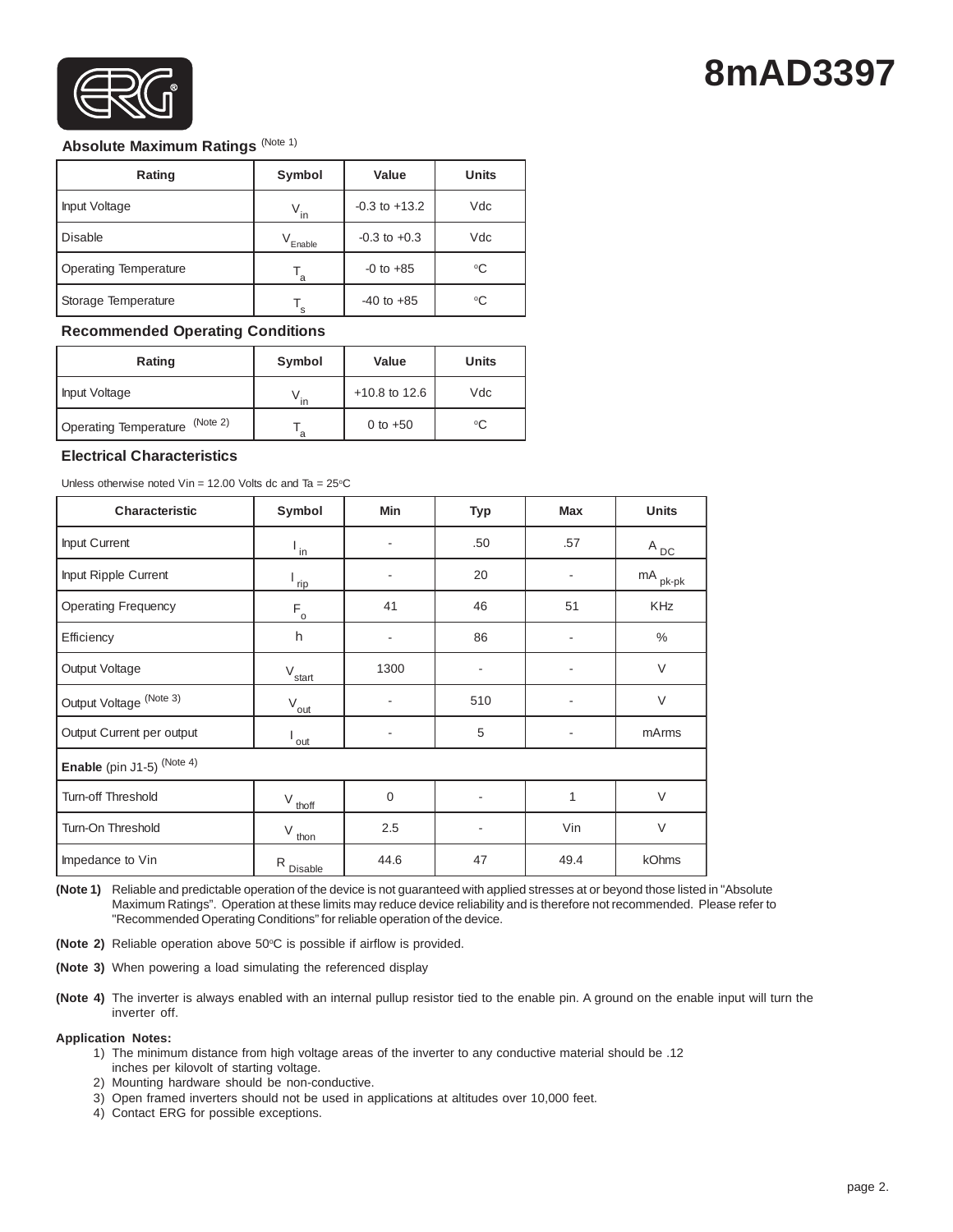# **8mAD3397**



## **Onboard PWM**

Unless otherwise noted Vin = 12.00 Volts DC,  $T_a = 25$  °C and unit has been running for 5 minutes.

| <b>Characteristic</b>      | Symbol | Min | <b>Typ</b> | <b>Max</b> | <b>Units</b> |
|----------------------------|--------|-----|------------|------------|--------------|
| Frequency                  | pwm    |     | 160        |            | Ηz           |
| Control Input Bias Current | cbias  |     | ۰          | 10         | uA           |

## **Pin Descriptions**

- **Vin** Input voltage to the inverter.
- GND Inverter ground.
- **Control** Analog voltage input to the onboard pulse width modulator. Increasing this voltage increases the off time of the onboard PWM resulting in decreased brightness. The inverter is full on when this voltage is near inverter ground.
- **Enable** Inverter Enable. The inverter is always enabled with an internal pullup resistor tied to the enable pin. Pull this pin low to disable inverter operation. The onboard PWM is always utilized.

### **Application information**

The 8mAD series of inverters is designed to power two cold cathode fluorescent tubes each with four watts. An external analog control interfaces with an onboard pulse width modulator to provide dimming control. The 8mAD inverter can reliably dim to less than 5% duty cycle.

External shutdown of the inverter is accomplished using the Enable pin. Pulling this pin low (below Vthoff) disables the inverter.

If analog voltage dimming is required, the analog voltage is applied to the Control pin. Figure 1 shows how to connect the inverter for onboard PWM operation. Graph 1shows the relationship of PWM duty cycle to input control voltage.

If an external PWM is used, simply connect the Enable pin to the PWM source and connect the Control pin to inverter ground. If the onboard PWM is used, connect the analog voltage to the Control pin.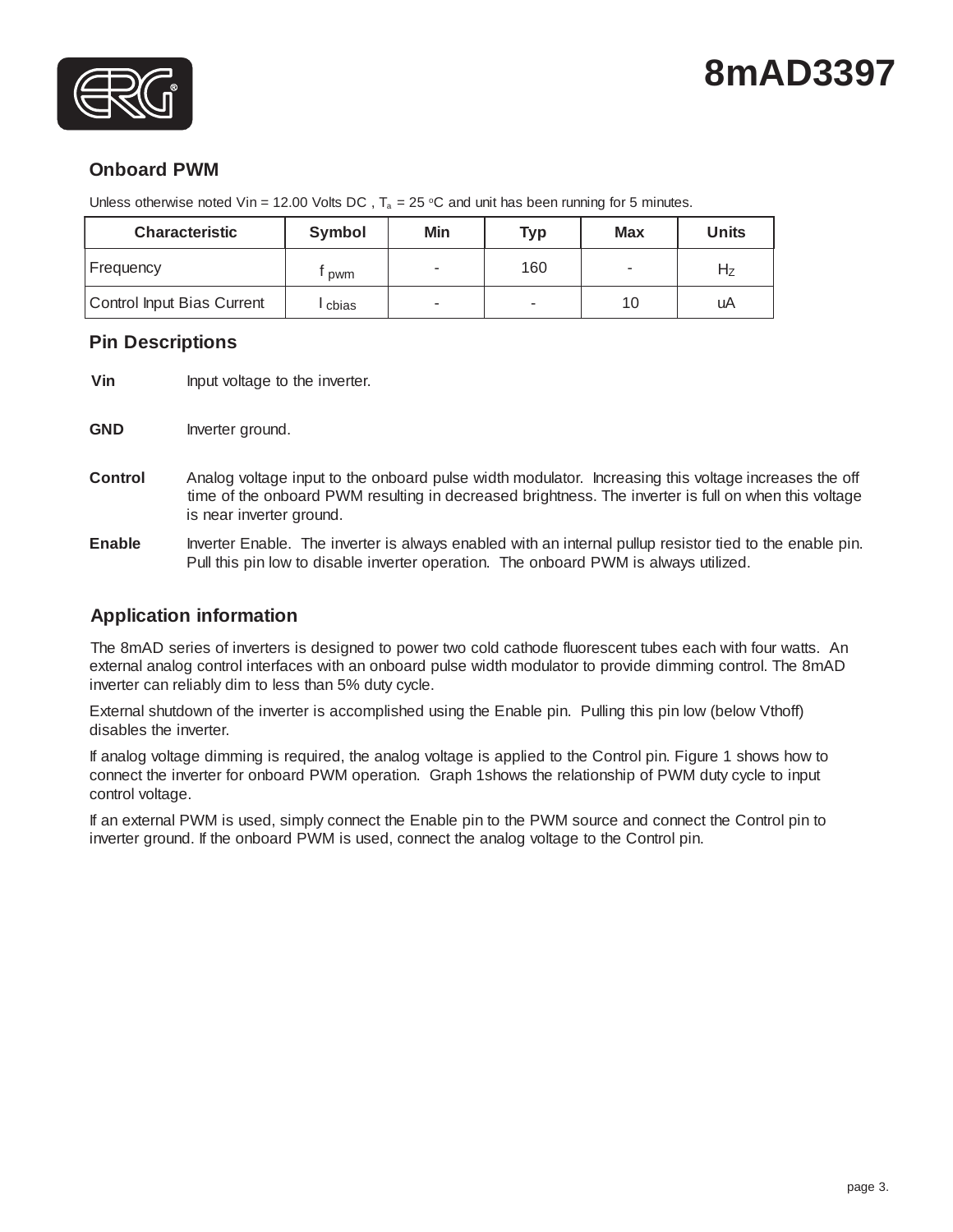# **8mAD3397**



#### Control Voltage vs. Duty Cycle









Endicott Research Group, Inc. (ERG) reserves the right to make changes in circuit design and/or specifications at any time without notice. Accordingly, the reader is cautioned to verify that data sheets are current before placing orders. Information furnished by ERG is believed to be accurate and reliable. However, no responsibility is assumed by ERG for its use.